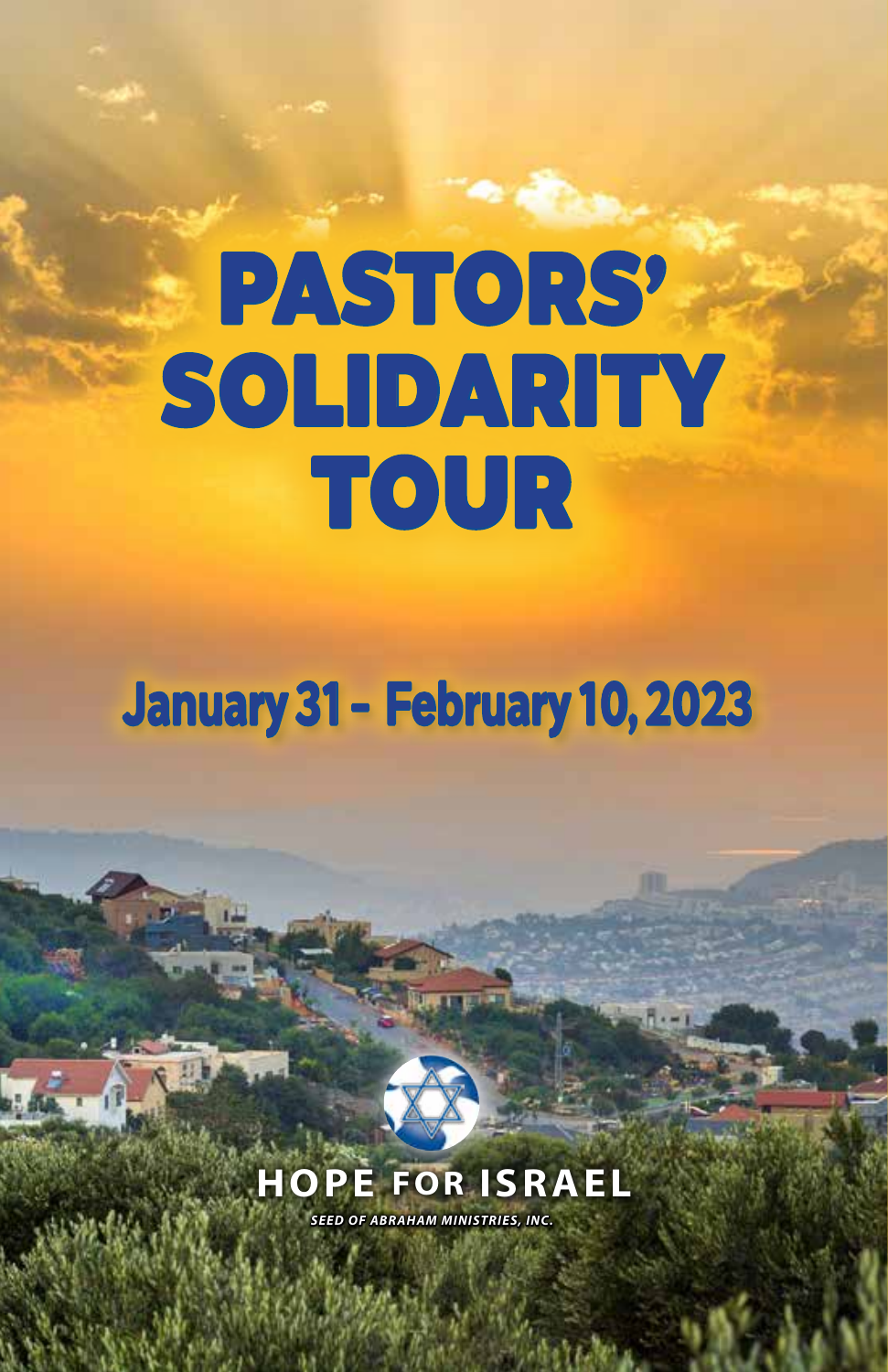# **Tuesday, Jan 31 Depart USA**

#### **Wednesday, Feb 1**

**Arrival to Ben Gurion Airport Transfer from Airport to Hotel in Netanya** *Overnight: Netanya*

# **Thursday, Feb 2**

**Beit Lid Junction \* Caesarea Maritime \* Daliat El Carmel \* Muhraka** *Overnight: Sea of Galilee*

#### **Friday, Feb 3**

**Capernaum \* Kibbutz Ginnigar \* Bethsaida \* Mt. of Beatitudes** *Overnight: Sea of Galilee*

#### **Saturday, Feb 4**

**Dan \* Caesarea Phillpi \* Boat Ride on the Sea of Galilee \* Magdala** *Overnight: Sea of Galilee*

# **Sunday, Feb 5**

**Dead Sea \* Qasr El Yahud \* Jericho** *Overnight: Jerusalem*

#### **Monday, Feb 6**

**Bethlehem \* Valley of the Ellah \* Old Jaffa** *Overnight: Jerusalem*

#### **Tuesday, Feb 7**

**Mt. Gerizim \* Shiloh** *Overnight: Jerusalem*

#### **Wednesday, Feb 8**

**City of David \* Davidson Center \* Western Wall \* Behind the Scenes \* Pool of Bethesda \* Yad VaShem** *Overnight: Jerusalem*

#### **Thursday, Feb 9**

**Gethsemane \* Mt. of Olives \* Garden Tomb \* Farewell Dinner Transfer to Ben Gurion Airport**

**Friday, Feb 10 Travel Home**